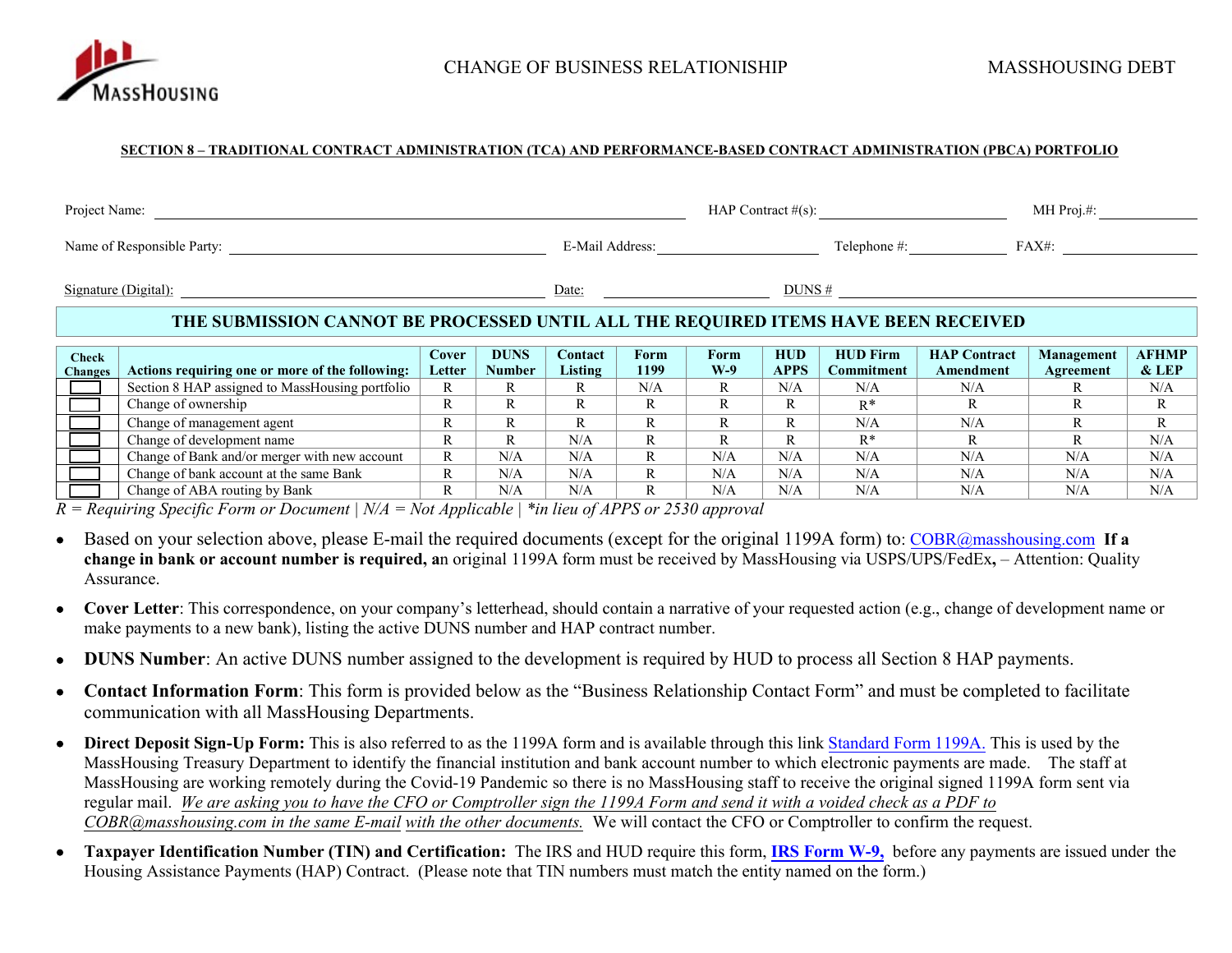#### CHANGE OF BUSINESS RELATIONISHIP MASSHOUSING DEBT

- **Previous Participation Certification:** As required in HUD Handbook 4065.1, HUD must review and approve participants in certain types of changes prior to implementation. These changes include change of ownership, change of partners (either general or limited), change of development name, and change of management agent. (For more information regarding the Previous Participation Certificate (APPC) please use this link [APPS Previous Participation](http://portal.hud.gov/hudportal/HUD?src=/program_offices/housing/mfh/apps/appsmfhm) [Certification \(APPC\)](http://portal.hud.gov/hudportal/HUD?src=/program_offices/housing/mfh/apps/appsmfhm)
- **HUD Firm Commitment Letter**: In some instances, a new owner may present a firm commitment letter from a HUD official indicating that the transfer of physical assets (TPA) has been approved, pending the completion of specified action. This may be used as an alternative to an APPS approval.
- **HAP Contract Amendment and/or Assignment and Assumption Agreement**: When a property is sold or transferred to a new owner, HUD must approve the transaction and execute an amendment to the HAP Contract, assigning the rights and obligations of the contract to the new owner. We must receive a copy of the fully executed amendment.
- **Management Agreement**: When a change of ownership, development name, or management agent occurs, HUD requires an executed Management Agreement listing the parties as signatories to the agreement. The new management agent may be required to obtain APPS approval prior to commencement of the contract.
- **Affirmative Fair Housing Marketing Plan and Limited English Proficiency (AFHMP and LEP)**: These items are reviewed and processed by MassHousing for developments with a MassHousing debt relationship. Please include a new or revised AFHMP and an LEP Certification.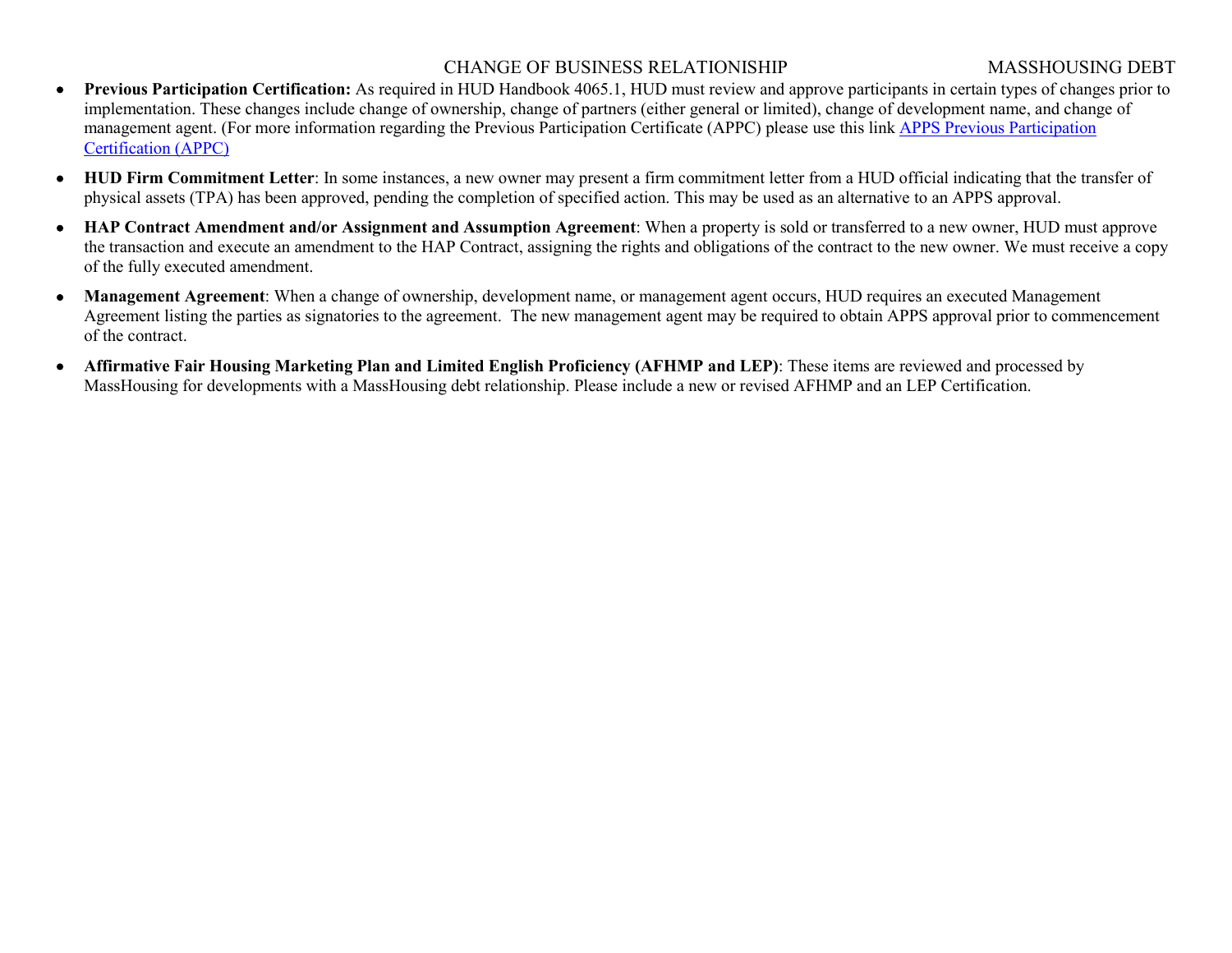# CHANGE OF BUSINESS RELATIONISHIP MASSHOUSING DEBT **Business Relationship Contact Information Form**

| Development Name:         |                |            | <b>Request Date:</b>   |  |
|---------------------------|----------------|------------|------------------------|--|
| HAP Contract #:           |                |            | MH#:                   |  |
| HUD FHA#:                 |                |            | <b>Effective Date:</b> |  |
| HUD Risk Share #:         | Asset Manager: |            |                        |  |
| General Partner/Owner:    |                |            |                        |  |
| Principal Contact Person: |                |            |                        |  |
| Mailing Address - Street: |                |            |                        |  |
| City/State/Zip:           |                |            |                        |  |
| Phone Number:             |                | FAX Number |                        |  |
| Email Address:            |                |            |                        |  |
| Website URL:              |                |            |                        |  |
| Management Agent:         |                |            |                        |  |
| Principle Contact Person: |                |            |                        |  |
| Mailing Address - Street: |                |            |                        |  |
| City/State/Zip:           |                |            |                        |  |
| Phone Number:             |                | FAX Number |                        |  |
| Email Address:            |                |            |                        |  |
| Website URL:              |                |            |                        |  |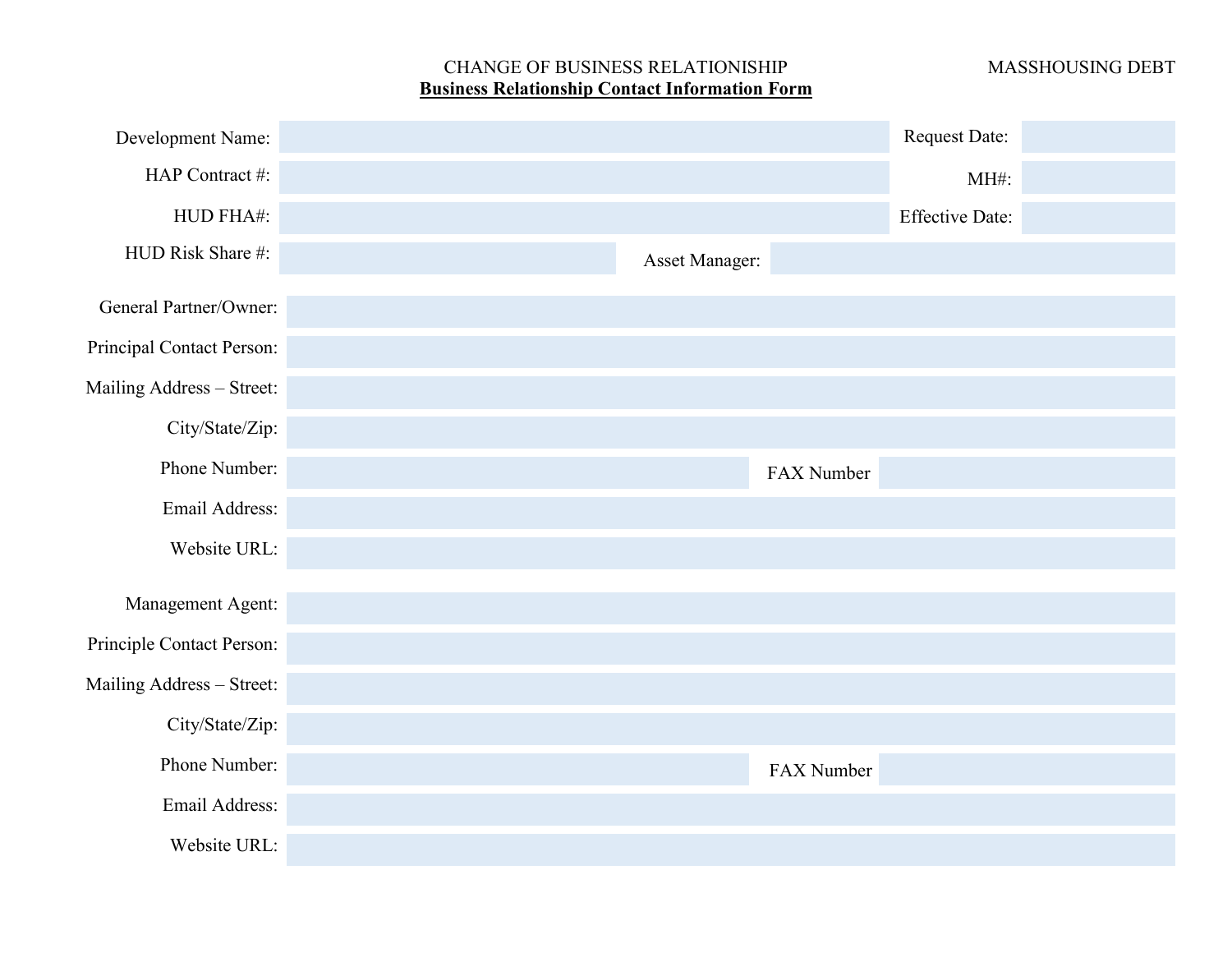### CHANGE OF BUSINESS RELATIONISHIP MASSHOUSING DEBT

| Regional Manager:                   |            |
|-------------------------------------|------------|
| Mailing Address - Street:           |            |
| City/State/Zip:                     |            |
| Phone Number:                       | FAX Number |
| Email Address:                      |            |
| Website URL:                        |            |
| Site Manager:                       |            |
| Mailing Address - Street:           |            |
| City/State/Zip:                     |            |
| Phone Number:                       | FAX Number |
| Email Address:                      |            |
| Website URL:                        |            |
|                                     |            |
| Portal Administrator <sup>1</sup> : |            |
| Mailing Address - Street:           |            |
|                                     |            |
| City/State/Zip:                     |            |
| Phone Number:                       | FAX Number |
| Email Address: Website URL:         |            |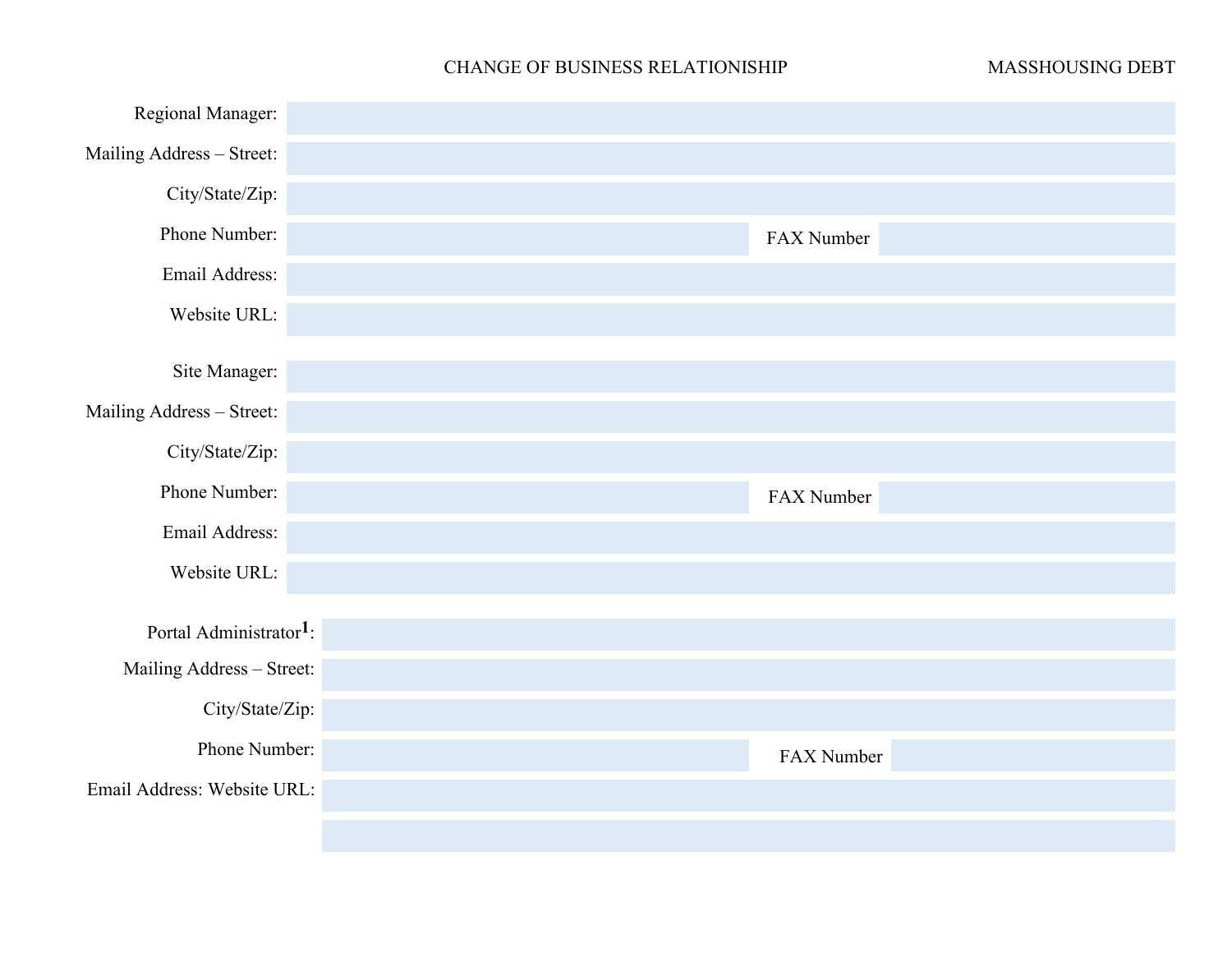## CHANGE OF BUSINESS RELATIONISHIP MASSHOUSING DEBT

| Sec. 8 Voucher Administrator <sup>2</sup> : |                                     |       |       |     |            |       |       |
|---------------------------------------------|-------------------------------------|-------|-------|-----|------------|-------|-------|
| Mailing Address - Street: City/             |                                     |       |       |     |            |       |       |
| State/Zip:                                  |                                     |       |       |     |            |       |       |
| Phone Number:                               |                                     |       |       |     | FAX Number |       |       |
| Email Address:                              |                                     |       |       |     |            |       |       |
| Website URL:                                |                                     |       |       |     |            |       |       |
|                                             | Bedroom Type:                       | $-BR$ | $-BR$ | -BR | $-BR$      | $-BR$ | $-BR$ |
|                                             | Number of Units:                    |       |       |     |            |       |       |
|                                             | E=Elevator, W=Walkway, TH=Townhouse |       |       |     |            |       |       |
|                                             | F=Family, E=Elderly, H=Handicapped  |       |       |     |            |       |       |
|                                             | Sec. 8 PB Units:                    |       |       |     |            |       |       |
|                                             | Sec. 811 Units:                     |       |       |     |            |       |       |
|                                             | Sec. 8 PBV:                         |       |       |     |            |       |       |
|                                             | Sec. 8 EV:                          |       |       |     |            |       |       |
|                                             | Workforce Housing:                  |       |       |     |            |       |       |
|                                             | LIHTC:                              |       |       |     |            |       |       |
|                                             | Market:                             |       |       |     |            |       |       |

| <b>For Quality Assurance Use Only</b> |  |              |  |  |  |  |  |
|---------------------------------------|--|--------------|--|--|--|--|--|
| Subsidy Q/A Received Date             |  | Initial Here |  |  |  |  |  |